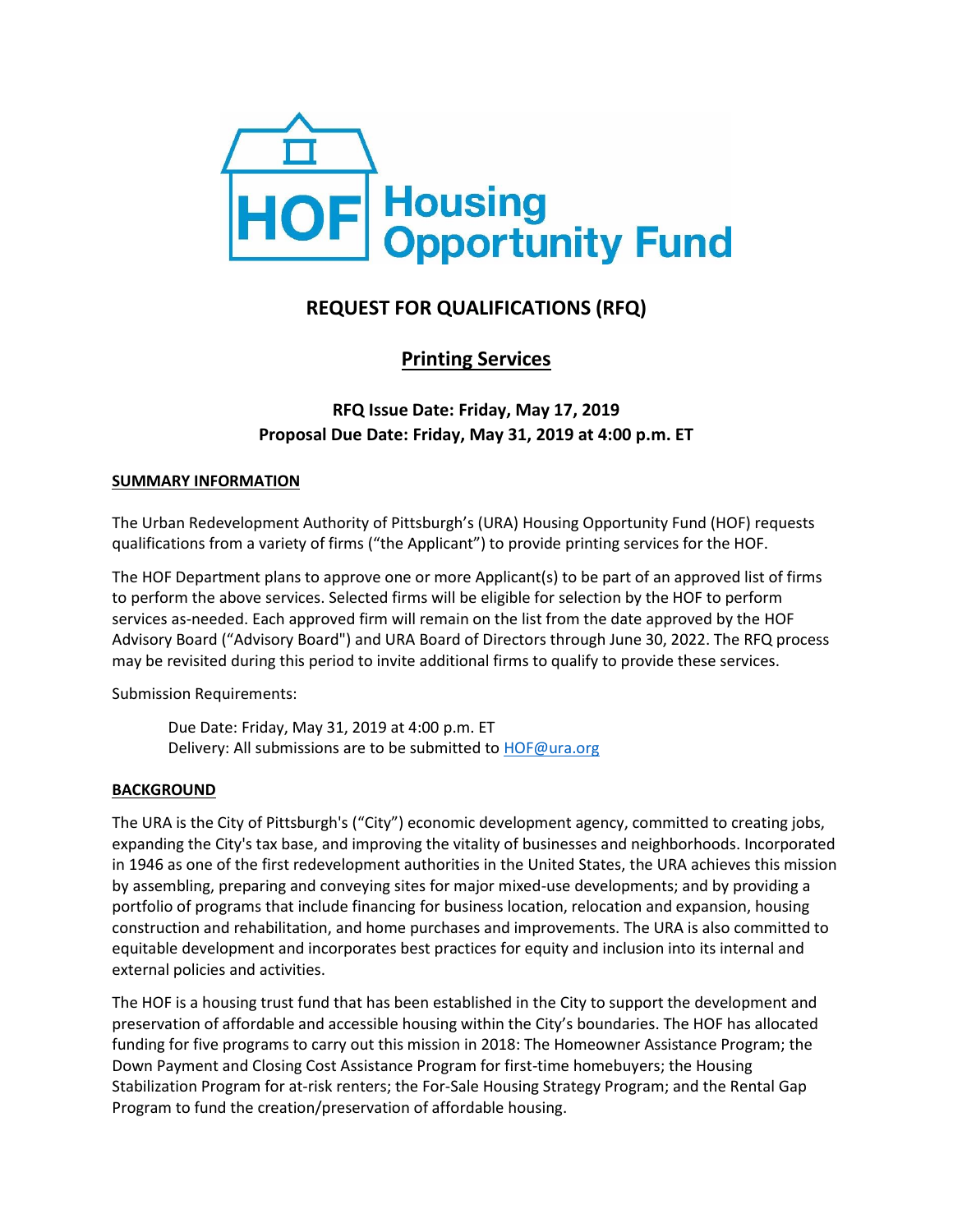Funds appropriated to the HOF are to be invested in accordance with an annual allocation plan (AAP) created by the Advisory Board and approved by City Council and the Governing Board. The URA Board of Directors serves as HOF's Governing Board ("Governing Board"). The Advisory Board is comprised of 17 persons appointed by the Mayor to four-year staggered terms.

More information regarding the HOF can be found a[t www.ura.org/pages/HOF.](http://www.ura.org/pages/HOF)

#### **SCOPE OF SERVICES**

The selected Applicant(s) will be asked to enter into a contract with the URA to provide printing services as needed. Some examples of future printing needs are, but not limited to, annual reports, banners, promotional materials, and brochures.

#### **QUALIFICATIONS**

The selected Applicant(s) must:

- Have a minimum of 3-5 years of performing printing services
- Be available to perform the work assigned within the time frame required in the agreement

Additionally: Prior acceptable experience with the URA will be considered.

#### **SUBMISSION REQUIREMENTS**

Each submission should include the following:

- 1. Title Page Include the firm's name, contact person and contact information
- 2. Table of Contents
- 3. Primary Qualifications Provide a brief narrative that explains why your firm is well qualified to provide the services for which your firm would like to be considered. Briefly describe similar work your firm or team has completed.
- 4. Firm Profile Provide a brief profile of your firm, including:
	- a. Number of total employees
	- b. Number and names of employees who will be dedicated to the work
- 5. Biography of Key Personnel Identify the staff within the organization who will be actively working on this contract. Please include the individuals' relevant experience and their work location.
- 6. References Provide two (2) references from entities that have worked with your firm on similar projects. Provide only references who have directly worked with one or more members of the firm's proposed team. Include the reference's name, title, address, direct telephone number, and email address.
- 7. Samples Provide two (2) samples of previous print jobs.
- 8. Minority and Woman-Owned Business Enterprise (MWBE) Narrative The URA has a long history of diversity and inclusion within all its programs and other activities. The URA encourages the full participation of minority and women business owners and professionals in this effort. The URA requires that all respondents demonstrate a good faith effort to obtain minority and women-owned business participation in work performed in connection with URA projects. In the form of a narrative, state as succinctly as possible your firm's efforts to provide opportunities for MWBE firms. MWBE participation can be satisfied by: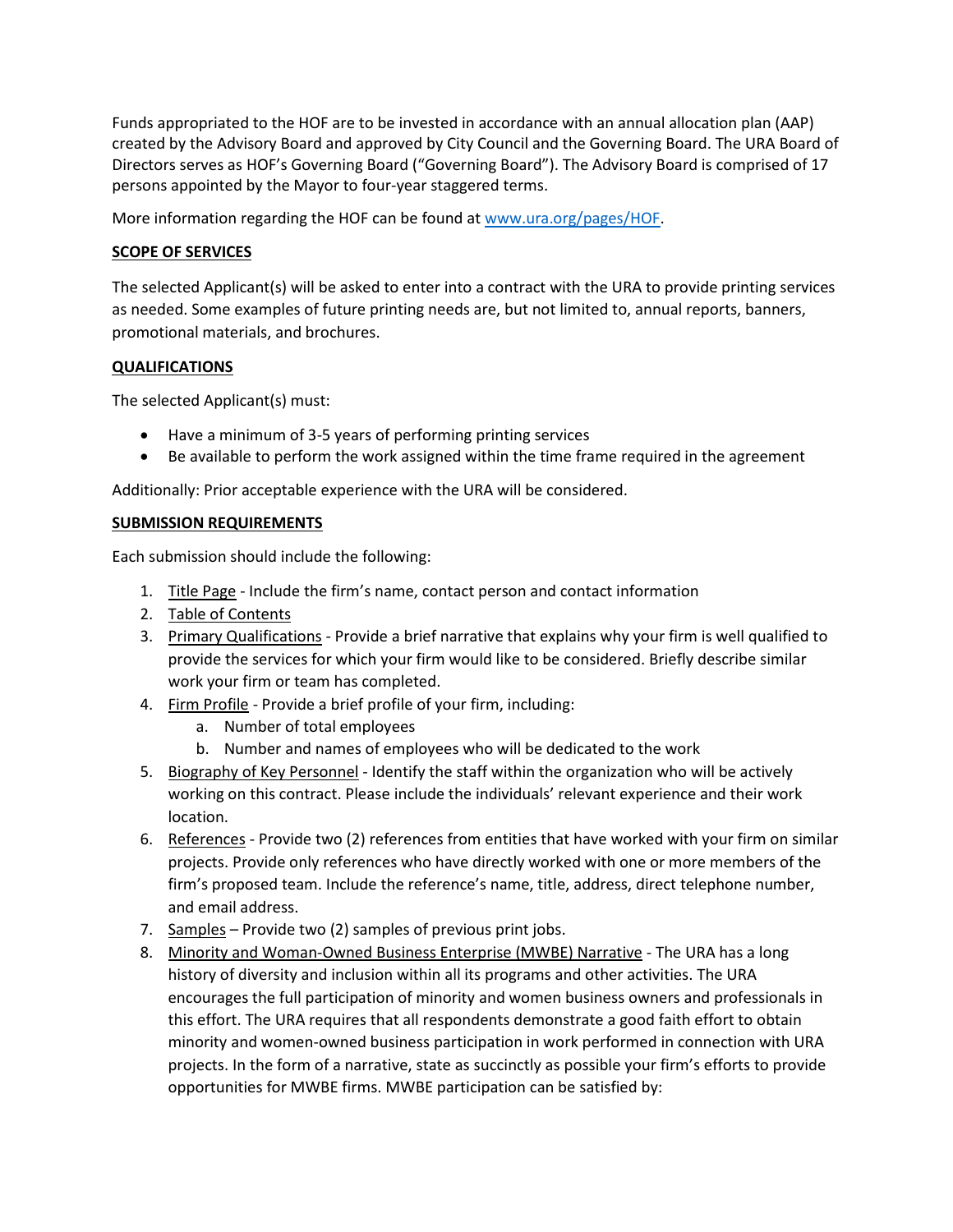- a. Ownership/partnership of firm
- b. Use of minority- or women-owned businesses as vendors for legal, printing, office supplies, travel, etc.
- c. Subcontracting with organizations owned and controlled by minorities and/or women. If this is to be done, that fact, and the name of the proposed subcontracting organizations, must be clearly identified in the proposal.

Any questions about MWBE requirements should be directed to **MWBE@ura.org**.

- 9. Fees Describe your proposed fee structure (e.g., hourly, fixed fee per item, etc.) and include proposed rates.
- 10. Other Information Please provide any other information which you believe is pertinent to the HOF's consideration of your firm.

#### **INQUIRIES**

All inquiries related to this RFQ are to be directly emailed to **HOF@ura.org**.

## **SUBMISSION DEADLINE: Friday, May 31, 2019 at 4:00 p.m. ET**

Applicants should submit one (1) electronic copy delivered in PDF format via email. All submissions are to be submitted to [HOF@ura.org.](mailto:HOF@ura.org)

#### **REVIEW OF QUALIFICATIONS**

- The qualifications review committee ("Committee") will consist of the members of the URA's HOF, Communications, Performance and Compliance, and Legal Departments.
- The Committee will check responses against mandatory criteria. Responses not meeting all mandatory criteria will not be considered for review.
- Formal interviews of Applicants may be scheduled at the discretion of the Committee.
- During the evaluation process, the URA reserves the right to request additional information or clarifications from Applicants or to allow corrections of errors or omissions.
- The Committee shall recommend to the Advisory Board and the URA Board of Directors a list of Applicants based upon firms' responses to this RFQ.

| RFQ Submission Deadline                   | Friday, May 31, 2019 at 4:00 p.m. ET           |
|-------------------------------------------|------------------------------------------------|
| RFQ Evaluation Period                     | Friday, May 31, 2019 - Thursday, June 13, 2019 |
| URA Board Approval and Final Notification | Thursday, June 13, 2019                        |

## **SELECTION CRITERIA**

- Experience The Applicant's experience in providing services similar to those within the Scope of Services described herein; the quality of the Applicant's management, reputation and references; the Applicant should have at least 3-5 years of experience providing the services specified in its response to organizations like the URA.
- Quality of Submission The quality of the submission and the degree to which it demonstrates the team members' full understanding of the ability to perform the services to be rendered; the content of the response should demonstrate the Applicant's full understanding of the Objectives, along with sample materials.